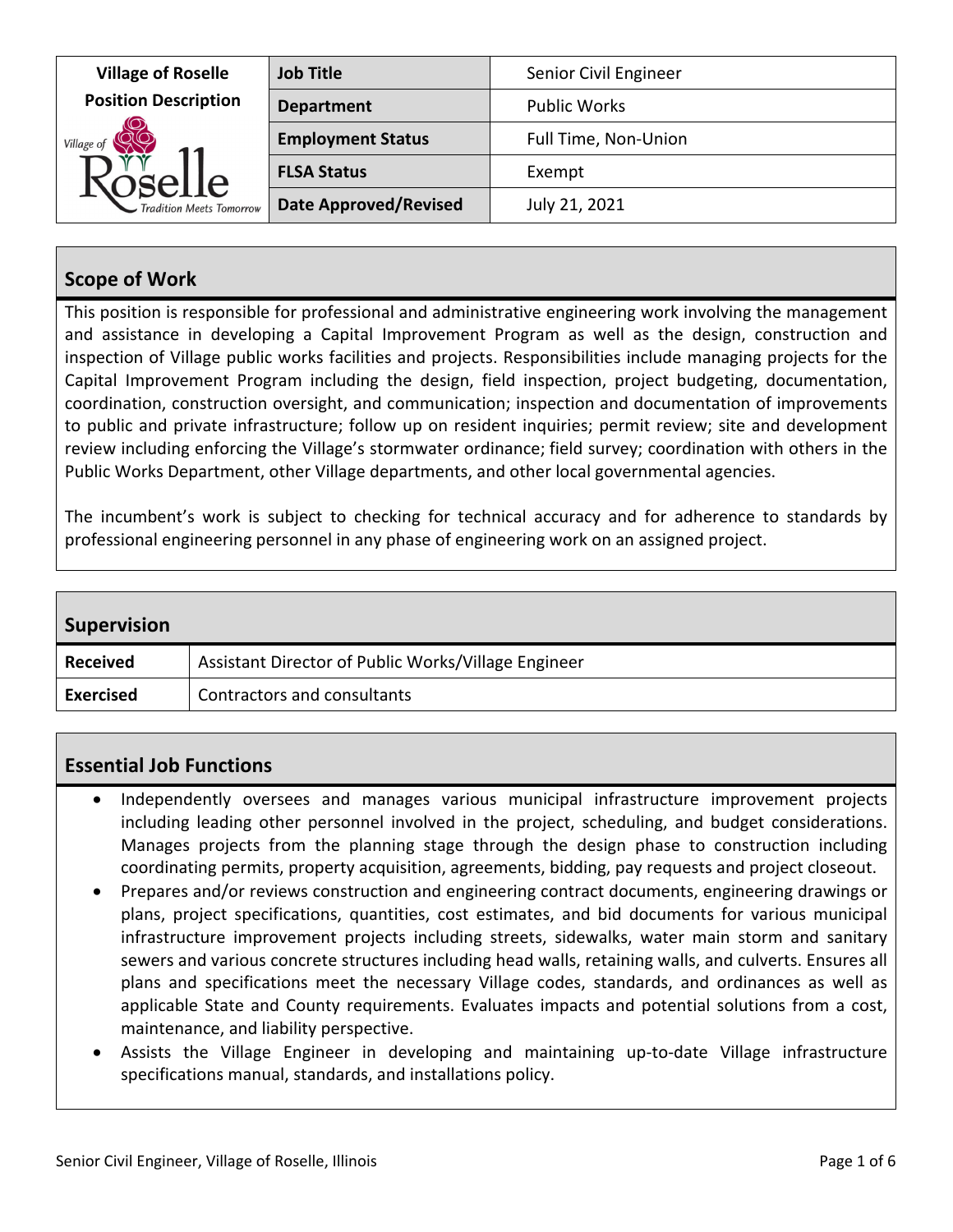## **Essential Job Functions (Continued)**

- Assists with the development of long‐term capital planning for Village infrastructure including roadways, storm sewers, wastewater, and water distribution. Assists in preparing, coordinating, monitoring, and executing the Village's capital improvement budget and other budgets in accordance with Village procedures and priorities.
- Assists the Village Engineer in coordinating, administering, and monitoring compliance with all local, state, and federal regulations including the engineering review, inspection, and close‐out of private development projects. Works with property owners to interpret the ordinance and provide information and assistance related to ordinance requirements.
- Works with the Village Engineer on coordination with the Community Development Department and assists in the Public Works review of engineering plans and specifications, annexation agreements, Planned Unit Development agreements, and the construction inspection associated with private development projects to maintain compliance with Village standards regarding public improvements, utilities, stormwater management, and other conditions of public interest.
- Reviews private property permits and site developments including grading, stormwater management, erosion control, and civil engineering plans, calculations, specifications, and easements for compliance with all applicable ordinances, codes, and laws.
- Provides drainage inspections of properties upon request. Inspects and provides information to property owners on solving drainage concerns and related improvements. Conducts stormwater studies ranging from in‐house analysis of customer complaints to full watershed master planning utilizing professional engineering consultants.
- Assists the Village Engineer in managing the Village's compliance with applicable stormwater ordinances; reviews and approves stormwater permits and/or assists with managing Village consultants who may perform this work.
- Serves as resident engineer on construction projects, acting as liaison to contractors engaged in constructing Village public works projects. Ensures that the work adheres to the design plans and specifications. Resolves complex field problems. Maintains daily field construction records and communicates project status with supervisors.
- Evaluates programs and projects for grant opportunities.
- Provides technical assistance to other departments and divisional staff in performing various duties such as emergency sewer/water repair, site development improvements and other municipal project related inspections and technical engineering related problems.
- Prepares computer generated plans, exhibits and details utilizing various design software such as AutoCAD, GIS, or Adobe Acrobat.
- Schedules and participates in preconstruction and construction progress meetings, as appropriate, to initiate communication, resolve conflicts and ensure that the Village's plans and policies are followed.
- Works with the Village Engineer on the oversight of the inspection of public improvements and private construction projects to monitor progress, ensure conformance to engineering plans, specifications and construction and safety standards, including review and approval of change orders or on‐site modifications. Assists the Village Engineer in coordinating the Village's process to close‐out a private development project and accept new public improvements.
- Prepares agenda items and makes presentations to the Village Board, committees, or public presentations. Prepares Village Board reports for contract awards, contract payouts, change orders and other project related items.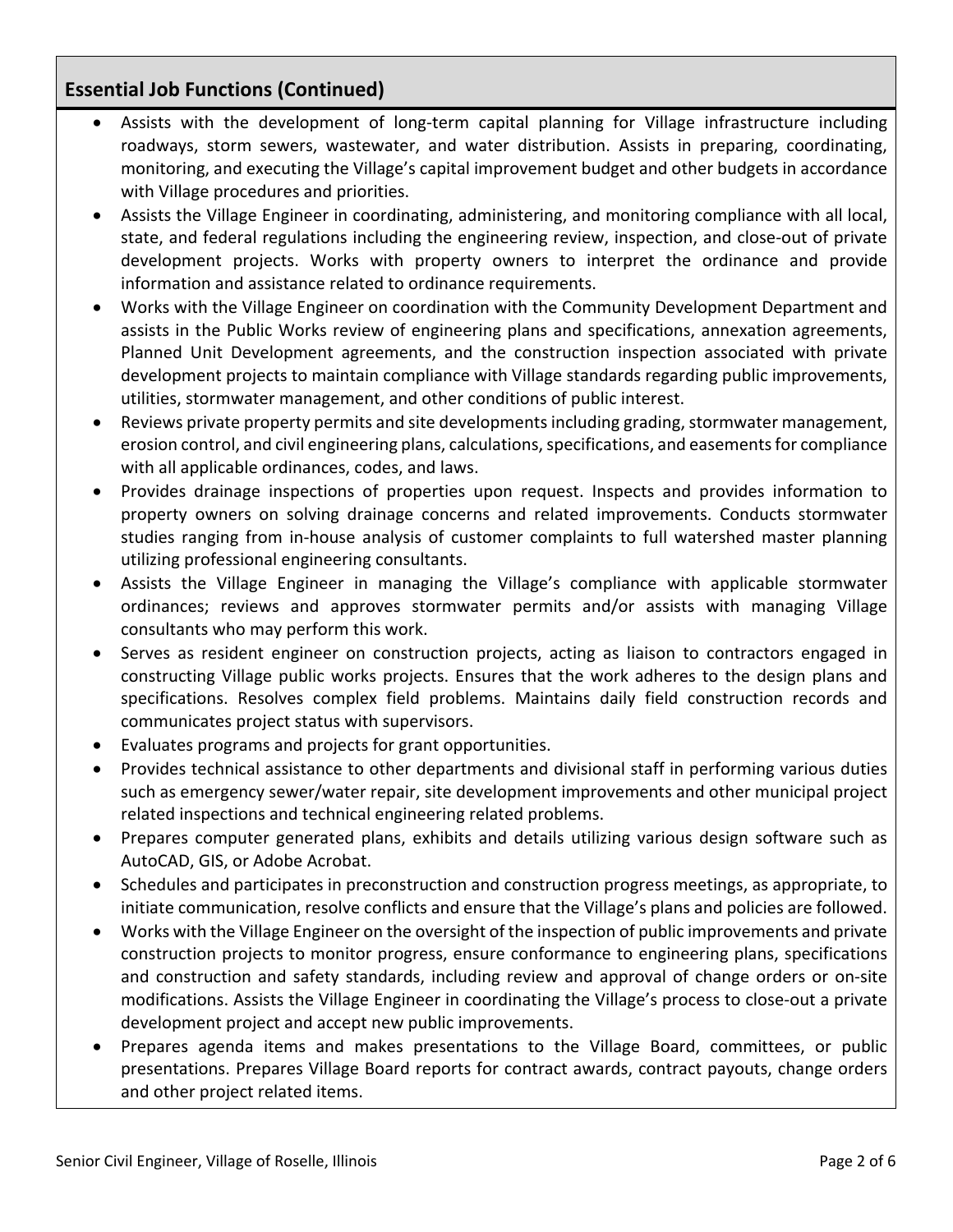### **Essential Job Functions (Continued)**

- Represents the Department on various boards, organizations, and committees on the local, regional, and state level.
- Prepares, directs, and oversees the preparation of engineering studies, plans, specifications, permitting, bidding, and inspection for new subdivision development and municipal sponsored Public Works projects/programs completed by Village staff and/or consultants.
- Coordinates and conducts the final survey and inspections required to accept the contractors' work on Village projects and to determine final quantities. Receives, verifies, and approves pay requests and receives, reviews, and provides recommendations to the Village Engineer or Director of Public Work on the approval of change orders for additional work to deal with unanticipated field conditions.
- Coordinates programs, maintenance, and construction activities with other departments, divisions, outside agencies and the public.
- Coordinates traffic data collection work, including traffic counts and analysis of information.
- Promotes and maintains responsive community relations through verbal communication, written communication and/or meeting directly with residents in dealing with their complaints and engineering related problems, providing information about the need for various infrastructure improvements.
- Responsible for providing information to the public concerning Village standards and policies as well as property boundaries, utility locations, benchmark locations, addresses, lot information and right‐ of‐ways. Represents the Village at public meetings or hearings on proposed public works projects.
- Works with the Village Engineer and other Public Works staff to update, create and administer applicable Village codes, standards, and specifications.
- Stays abreast of new trends, techniques, and innovations in civil/municipal engineering and public works as it relates to transportation/traffic, sewer collection, water distribution, stormwater management and wastewater through membership in professional organizations and attendance at technical conferences and seminars as approved by the Public Works Director. Keeps up to date on all associated regulations, policies, and laws.
- Assists with administering the National Flood Insurance Program requirements for floodplain developments. Monitors and reviews projects improvements to properties identified on floodplain maps including tracking substantial improvements.
- Assists with administering the Village's National Pollution Discharge Elimination System (NPDES) permits including the preparation and completion of required activities, reports, and permits.

# **Other Job Functions**

- Performs other duties as assigned.
- Contributes to a positive group environment by:
	- $\circ$  Complying with all safety policies, practices, and procedures, and reporting all unsafe activities to supervisor and/or Public Works Director.
	- o Participating in proactive team efforts to achieve departmental and Village‐wide goals.
	- o Assisting other co‐workers on special projects as required.
	- o Sharing knowledge and skills.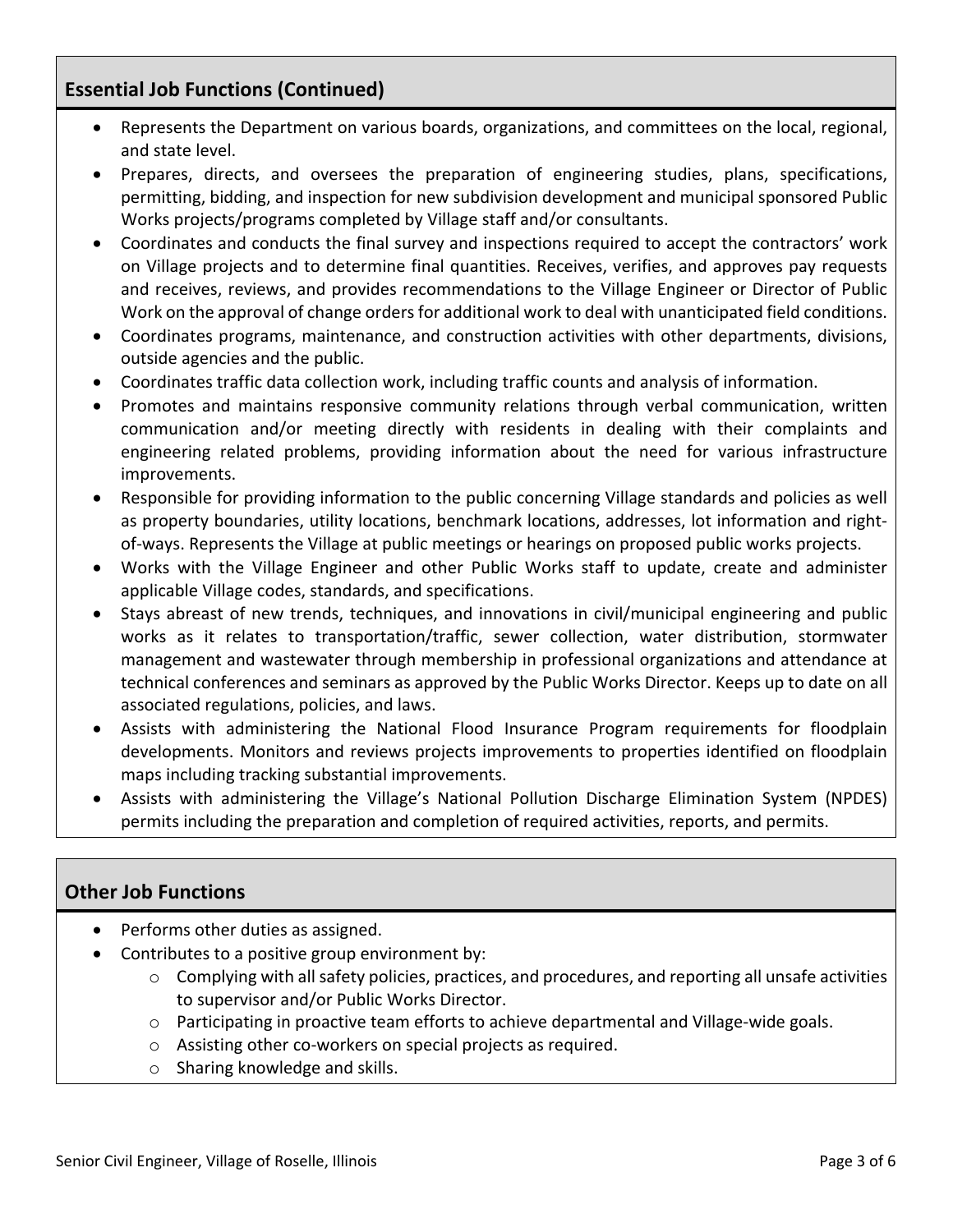# **Requirements of Work**

Graduation from an accredited four‐year college or university with a Bachelor's degree in Civil Engineering or related field required, with major course work in civil engineering, construction, surveying or related field and supplemented by at least five years of experience in professional civil engineering and the following knowledge, ability and skills:

| Knowledge of      | Principles, practices, policies, procedures, methods, tools, and materials used in<br>$\bullet$<br>municipal public works operations, civil engineering and construction of municipal<br>improvements, streets, water, wastewater, sewer, and stormwater management.<br>Construction and maintenance methods, materials, and equipment as employed in<br>$\bullet$<br>public works and utility activities.<br>Stormwater management, subdivision control regulations, DuPage County<br>$\bullet$<br>Stormwater and Floodplain Ordinance and FEMA regulations |
|-------------------|--------------------------------------------------------------------------------------------------------------------------------------------------------------------------------------------------------------------------------------------------------------------------------------------------------------------------------------------------------------------------------------------------------------------------------------------------------------------------------------------------------------------------------------------------------------|
|                   | Preparation of plans, designs, cost estimates and specifications for construction<br>$\bullet$<br>work and review of development plans and permits.                                                                                                                                                                                                                                                                                                                                                                                                          |
|                   | Requirements of the IDOT Standard Specifications for Road and Bridge Construction,<br>$\bullet$<br>IDOT Standards and Standard Specifications for Sewer and Water Main Construction<br>in Illinois; and the Subdivision and Land Ordinance. Experience with processing IDOT<br>paperwork, such as MFT documentation.                                                                                                                                                                                                                                         |
|                   | Various types of design standards and procedures used in the design and<br>construction of public works and public improvement projects. Experience within<br>with IDOT, Cook County, DuPage County, MFT funding and other federal funding<br>sources preferred.                                                                                                                                                                                                                                                                                             |
|                   | Surveying, staking, inspection and related construction inspection procedures,<br>$\bullet$<br>materials, equipment, and methods.                                                                                                                                                                                                                                                                                                                                                                                                                            |
|                   | Field data collection devices including surveying and GPS equipment.<br>$\bullet$                                                                                                                                                                                                                                                                                                                                                                                                                                                                            |
|                   | Applicable safety procedures and precautions. Ability to enforce said standards as<br>$\bullet$<br>required.                                                                                                                                                                                                                                                                                                                                                                                                                                                 |
|                   | Methods and techniques used to supervise and motivate labor, trade workers and<br>$\bullet$<br>contractors.                                                                                                                                                                                                                                                                                                                                                                                                                                                  |
|                   | Report writing and preparation of technical documents.<br>$\bullet$                                                                                                                                                                                                                                                                                                                                                                                                                                                                                          |
|                   | Personal computer skills, email, recordkeeping, database activity and word<br>processing.                                                                                                                                                                                                                                                                                                                                                                                                                                                                    |
|                   | Municipal operations, engineering, and budgetary considerations.<br>$\bullet$                                                                                                                                                                                                                                                                                                                                                                                                                                                                                |
|                   | Applicable local, state, and federal laws and regulations.<br>$\bullet$                                                                                                                                                                                                                                                                                                                                                                                                                                                                                      |
|                   | Personal computer skills, electronic mail, record keeping, database activity, and<br>word processing.                                                                                                                                                                                                                                                                                                                                                                                                                                                        |
| <b>Ability to</b> | Develop and maintain effective working relationships with contractors, developers,<br>$\bullet$<br>architects, property owners, peers, intergovernmental partners, elected officials and<br>the general public.                                                                                                                                                                                                                                                                                                                                              |
|                   | Read and interpret technical data, engineering plans, specifications, local<br>$\bullet$<br>ordinances, and state regulations and compare them to construction in progress and<br>to apply them fairly and uniformly.                                                                                                                                                                                                                                                                                                                                        |
|                   | Make field engineering computations for inspection operations using advanced<br>mathematics, including geometry.                                                                                                                                                                                                                                                                                                                                                                                                                                             |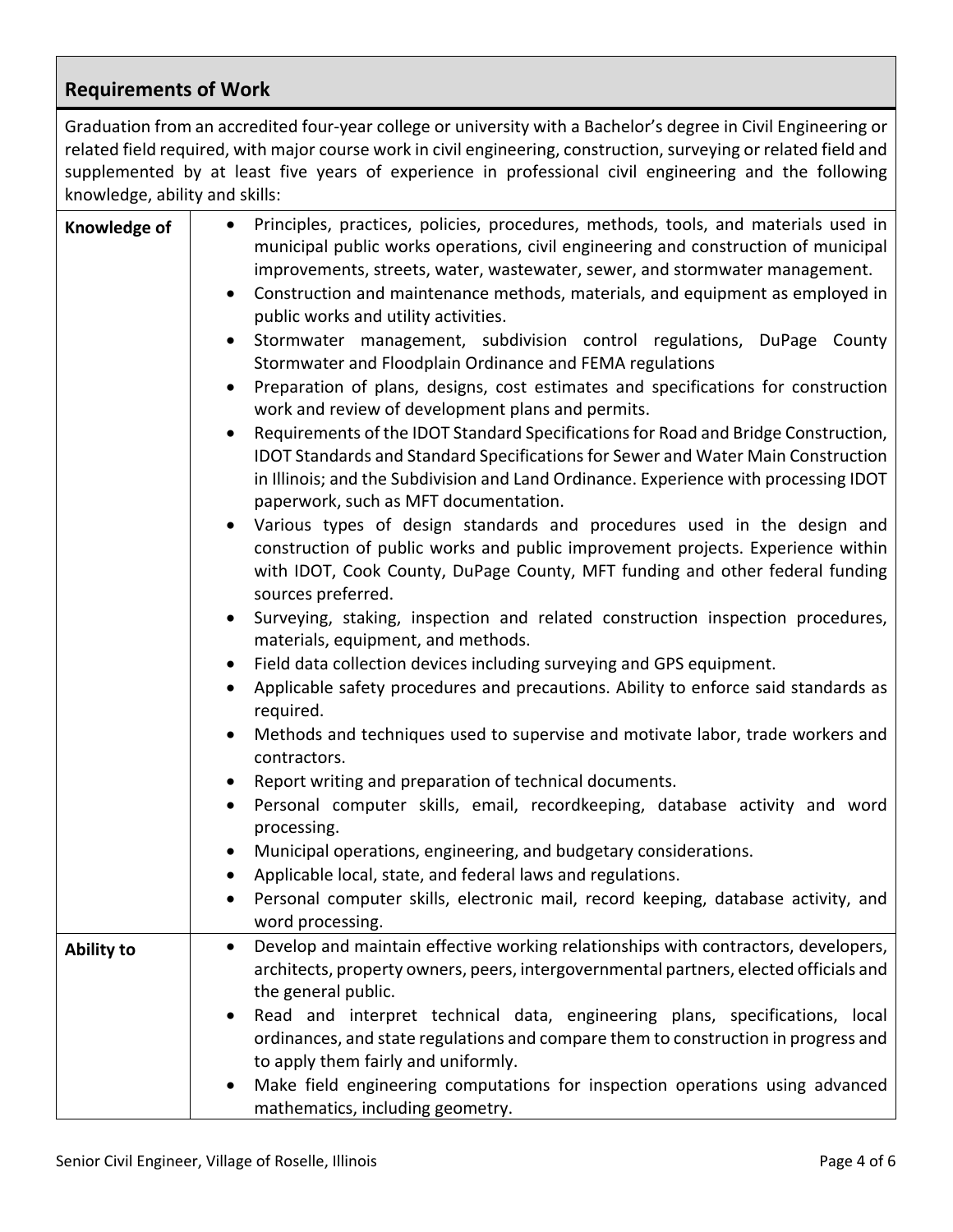|                                  | <b>Requirements of Work (Continued)</b>                                                                                                                                                                                                                                                                                                                                                                                                                                                                                                                                                                                                                                                                                                                                                                                                                                                                                                                                                                                                                                                                                                                                                                                                                                                                                                                                                                                                                                                                                                                                                                                                                                                                                                                                                                                                                                                                                                                                                                                                                                                                                                                                                                                                                                                                          |
|----------------------------------|------------------------------------------------------------------------------------------------------------------------------------------------------------------------------------------------------------------------------------------------------------------------------------------------------------------------------------------------------------------------------------------------------------------------------------------------------------------------------------------------------------------------------------------------------------------------------------------------------------------------------------------------------------------------------------------------------------------------------------------------------------------------------------------------------------------------------------------------------------------------------------------------------------------------------------------------------------------------------------------------------------------------------------------------------------------------------------------------------------------------------------------------------------------------------------------------------------------------------------------------------------------------------------------------------------------------------------------------------------------------------------------------------------------------------------------------------------------------------------------------------------------------------------------------------------------------------------------------------------------------------------------------------------------------------------------------------------------------------------------------------------------------------------------------------------------------------------------------------------------------------------------------------------------------------------------------------------------------------------------------------------------------------------------------------------------------------------------------------------------------------------------------------------------------------------------------------------------------------------------------------------------------------------------------------------------|
| <b>Ability to</b><br>(Continued) | Perform engineering design and survey computations with the use computer<br>software and without, including the ability to add, subtract, multiply, and divide in<br>all units of measure, using whole numbers, common fractions, and decimals and to<br>compute percentages.<br>Critically analyze and process problems and use sound judgment in arriving at an<br>effective and appropriate solution to resolve complaints, conduct inspections, and<br>enforce Village and departmental policies, procedures, and operations.<br>Prioritize and organize assignments to handle multiple tasks simultaneously and in a<br>$\bullet$<br>timely manner.<br>Apply technical knowledge and follow proper inspection techniques to examine<br>workmanship and materials and to detect deviations from plans, regulations,<br>ordinances, or applicable codes.<br>Keep accurate records and prepare routine reports from such records.<br>$\bullet$<br>Work independently.<br>$\bullet$<br>Communicate effectively, both orally and in writing; compose and prepare<br>$\bullet$<br>correspondence, specifications, and technical reports.<br>Understand and follow complex oral and written instructions, as well as read and<br>$\bullet$<br>understand engineering plans, specifications, blueprints, diagrams, and as-built<br>drawings.<br>Utilize various computer aided design, drafting and GIS software-<br>$\bullet$<br>Handle confidential material and information in an ethical and professional manner.<br>$\bullet$<br>Function under general supervision and operate within policy guidelines using<br>$\bullet$<br>independent judgement in achieving assigned objectives.<br>Develop work methods and procedures with initiative and good judgement and to<br>$\bullet$<br>use resourcefulness and tact in meeting new challenges.<br>Represent the Village at meetings and hearings related to public works projects.<br>Stay current on state and federal laws and regulations, particularly as they apply to<br>public works.<br>Express ideas on technical subjects clearly and concisely, in such a way that<br>laypeople can understand abstract engineering ideas, both orally and in writing.<br>Provide information about the need for various infrastructure improvements.<br>$\bullet$ |
| Skill in                         | Application of modern civil engineering techniques and methods to solve operating<br>$\bullet$<br>problems.<br>Design of various improvements and structures such as streets, curbs and gutters,<br>$\bullet$<br>storm drains, sanitary sewers, and sidewalks.<br>Preparing clear, comprehensive, and concise technical reports and evaluations of<br>٠<br>engineering problems.                                                                                                                                                                                                                                                                                                                                                                                                                                                                                                                                                                                                                                                                                                                                                                                                                                                                                                                                                                                                                                                                                                                                                                                                                                                                                                                                                                                                                                                                                                                                                                                                                                                                                                                                                                                                                                                                                                                                 |
|                                  | Use of surveying and drafting instruments and tools, including computer aided<br>$\bullet$<br>design software.<br>Dealing tactfully, courteously, and professionally with all with whom the position<br>$\bullet$<br>must come in contact with and exercising sound and effective judgement in doing<br>SO.<br>Dealing directly with citizens about their engineering related problems.<br>File management and organizational skills.                                                                                                                                                                                                                                                                                                                                                                                                                                                                                                                                                                                                                                                                                                                                                                                                                                                                                                                                                                                                                                                                                                                                                                                                                                                                                                                                                                                                                                                                                                                                                                                                                                                                                                                                                                                                                                                                            |